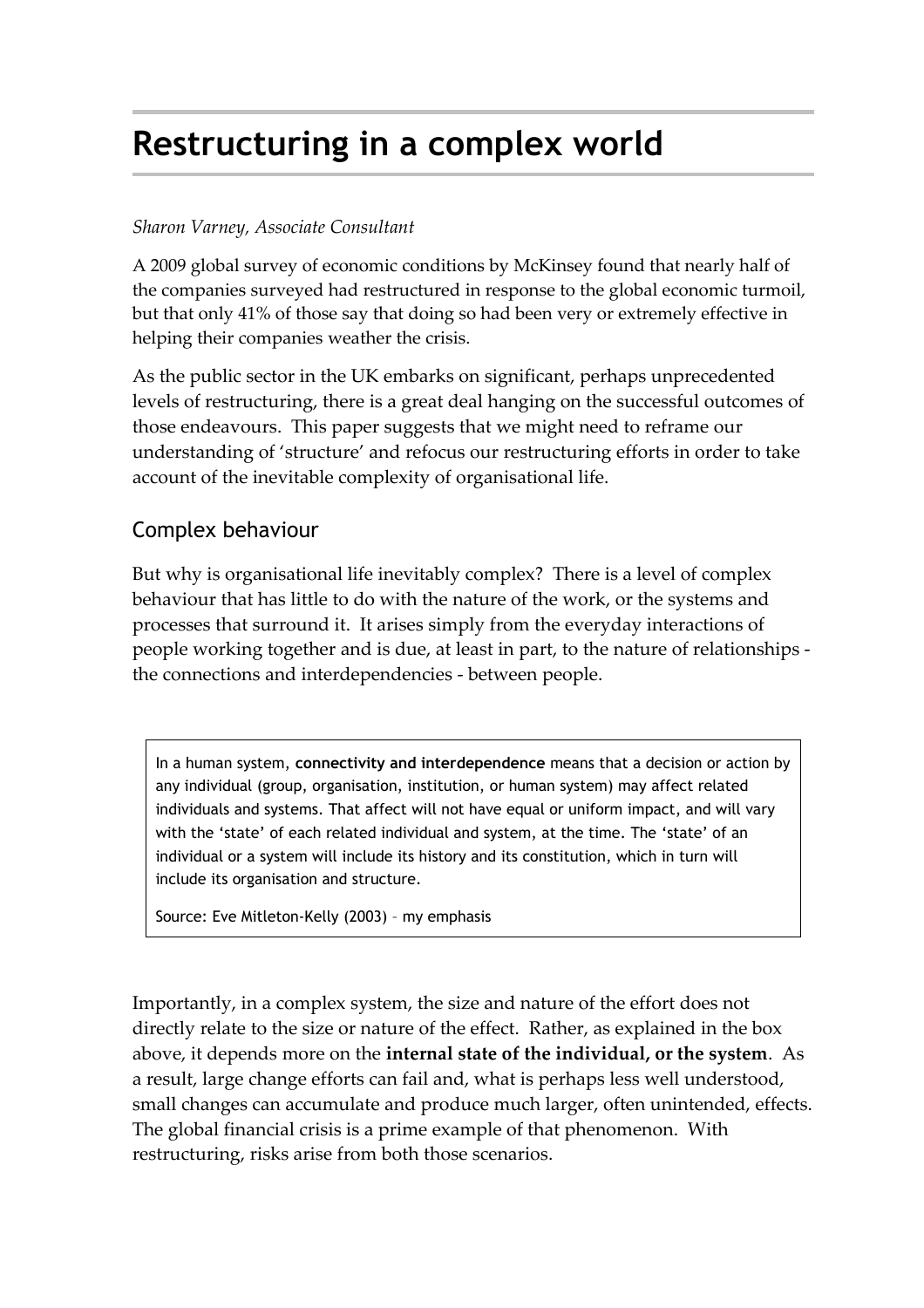## Reframing structure

McKinsey's well-known 7S framework positions 'structure' as one of seven interconnected facets of organisational effectiveness. Similarly, the Burke-Litwin model highlights it as one of 12 interrelated variables impacting organisational performance and change. Restructuring then is not just an issue of cost management; even if that is the primary driver. Models such as these help us to recognise that structure change can impact on other key aspects of organisational performance and effectiveness.

But what if it was more complex than that? What if it was *much* more complex?



*Source: Used with kind permission from Delta 7 Change Ltd*

Looking behind the organisation chart, we might understand structure rather differently. The underlying organisation structure does not simply include the formal and explicit connections that can be depicted by an organogram; even though they might be important. It includes a multitude of other connections and interdependencies, which are often less formal and less visible, but which might be equally or *even more important* to the effective functioning of the organisation and its performance.

But are organisations really like that? The figures below, taken from current research on organisational change, highlight the contrast between the formal organogram and a depiction of informal structure by way of a network diagram which highlights how people connect when they are seeking to influence change.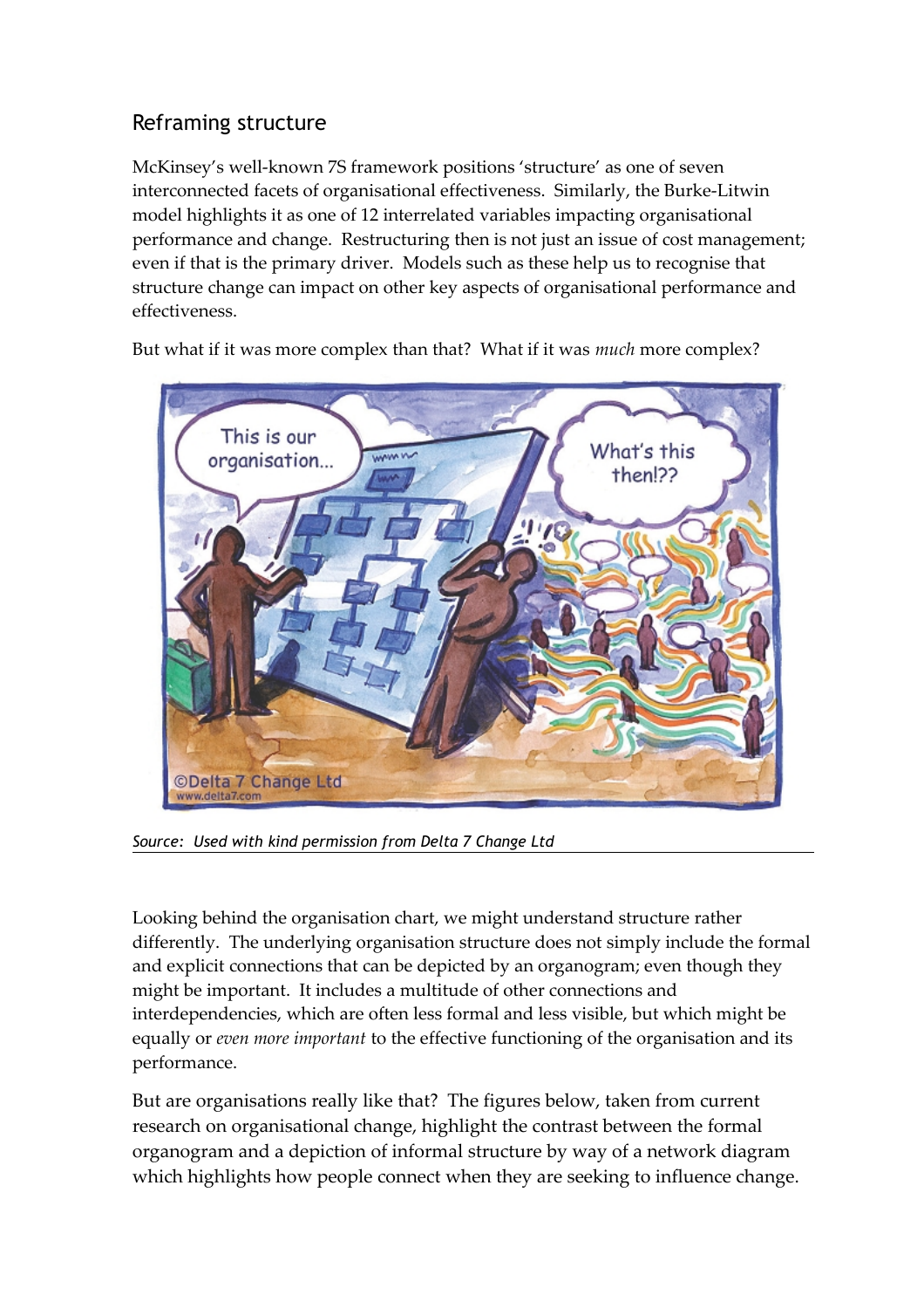Some of the people represented by the boxes in Figure 1 are also represented in Figure 2 by the highly connected red 'nodes'; but not all. Conversely some of the people who play a vital role in connecting the network in Figure 2 do not appear on the top level organisation chart. Without them, however, the network is less densely connected, which might impact the flow of communication and influence.



- Centrally designed and planned
- Decentralised and emergent

Even Figure 2, though it highlights a more complex web of connections, is still a gross simplification of the totality of connections and interdependencies that make up the underlying structure of organisation. It says nothing about the quality of the relationships between people. Nor does it reflect the continually evolving nature of the informal structure as people join, leave, change roles, share personal stories on a course, fight for resources or simply fall out. This look behind the formal organisation chart helps to reveal something of the informal nature of organisation; encouraging us to reframe our understanding of 'structure' as being both formal (planned) and informal (emergent<sup>[1](#page-2-0)</sup>).

<span id="page-2-0"></span><sup>1</sup> Although the informal structure is emergent in its totality, it includes the deliberate actions of individuals to make connections and build relationships and alliances which they believe are important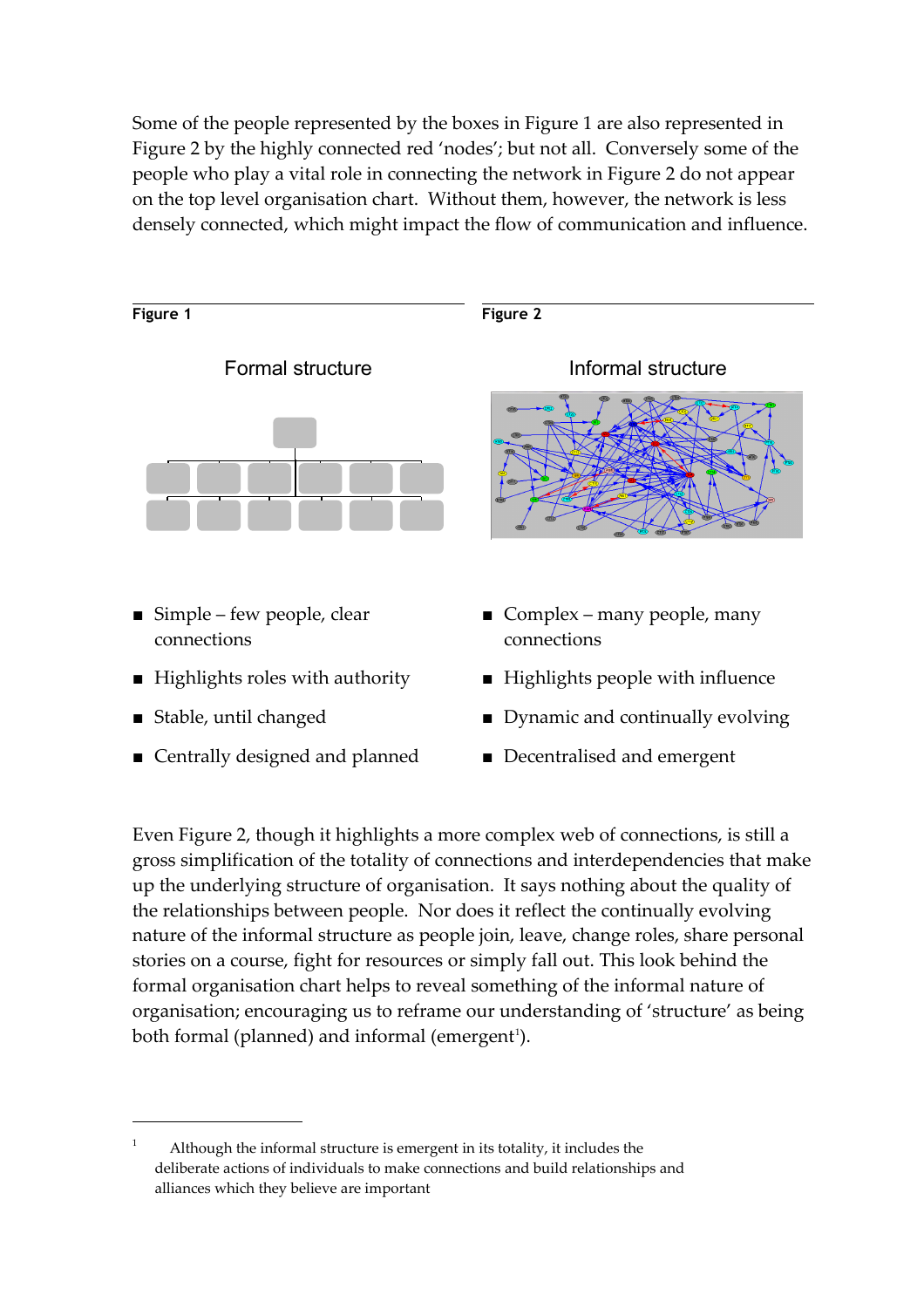## Refocusing restructuring

So, if we understand organisation structure as including *both* formal *and* informal interdependencies, then we might need to think quite differently about restructuring.

In changing the formal structure to reduce headcount, for example, we might be able to predict the impact on direct costs and to achieve those cost savings. What we cannot predict, however, is how those changes to the formal structure might impact on the informal structure. Nor can we predict the consequences in relation to other organisational dynamics (such as those highlighted by McKinsey's 7S or the Burke-Litwin model) which collectively impact organisational effectiveness.

So what can we do?

#### **Pay attention to transition**

One important thing we can do it to pay attention to transition. According to Bill Bridges (2008); *"it isn't the changes that do you in, it's the transitions"*. Transition is a psychological process whereby people let go of the old and pass through what Bridges calls the neutral zone *"when the critical psychological realignments and repatternings take place"* (p5), before new beginnings can take hold.

With our reframed understanding of structure, we realise that real restructuring is not the formal change to the new structure itself; it is what happens in that neutral zone, as new alignments and patterns are created in the informal structure. Importantly the process of transition is likely to take place *after* the formal change.

When organisations restructure we usually find that a great deal of effort is put in up front; in planning, designing, communicating and managing the vital HR processes to support the move to a new structure. But how much management attention is paid to then supporting transition, once that new structure is in place?

How much focus do we place on recognising endings and the emotional losses that people can and do feel when familiar ways of working change, when colleagues leave, or when teams break up? Or do we prefer not to acknowledge those feelings and just focus on the positives? How much do we support people through the difficult neutral zone – which requires us to metaphorically let go of one trapeze (the old ways of working) and take a leap of faith towards the, as yet untried, one of the new ways? How well do we support people in developing new identities and relationships within the new formal structure? Is there really the same amount of effort paid to transition? If this is left to line managers, how well-equipped do we think they might be to do this kind of work?